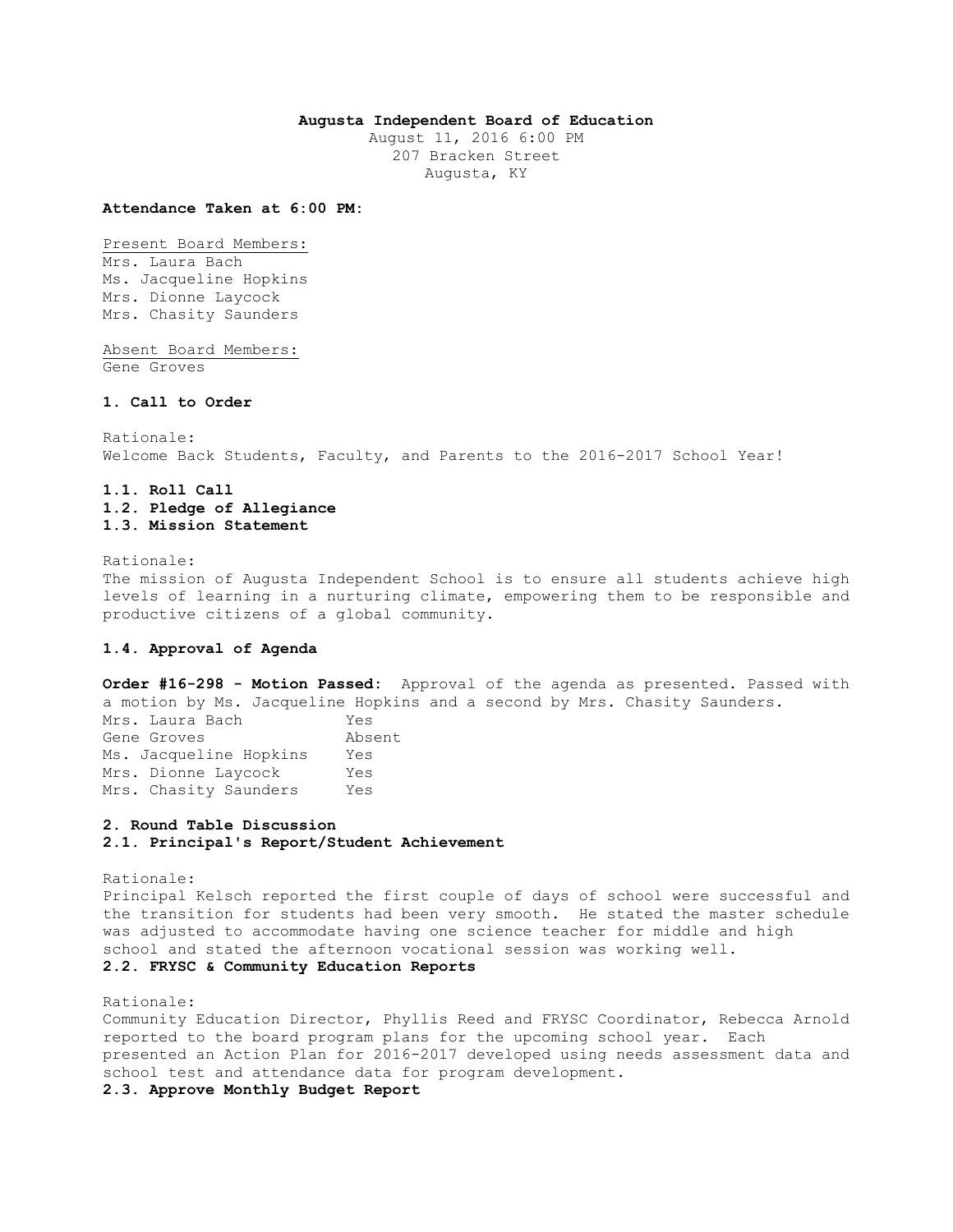Rationale: Finance officer, Tim Litteral reported the general fund revenue receipts for the first month totaled \$104,400, of which \$103,800 was in SEEK funding. Expenditures through the month of July were approximately \$120,500, about \$129,000 less than through the same period last year. Expenditures exceed receipts by approximately \$16,000 after one month. This year's school budget is \$19,750. Approximately \$2,100 has been spent, with another \$1,100 encumbered. Dues and fees account for \$875. Copying and printing costs total \$700, while general supply expenses total \$480. The maintenance budget expenses totaled \$37,000 after the first month. Expenses include \$29,400 for property insurance, \$6,400 on salaries and benefits, \$950 on utilities, and \$350 on general supplies and professional services. After one month, transportation expenses are at approximately \$7,400. \$5,200 was expended on fleet insurance, while \$2,100 has been expended on salaries and benefits, We are continuing the process of cleaning up the 15-16 special revenue grants, and beginning to use the 2016-2017 grants. Food service receipts total \$580 through July, which was a rebate from Pepsi. Expenditures for July total \$3,400. Expenditures are about \$500 less than through the same period last year. The current food service balance is  $- $2,900$ . Superintendent McCane stated the reason expenditures exceeds revenue for July is due to numerous annual expenses paid for the entire year in July such as insurance fees. Furthermore, the district was analyzing the food service budget closely for the current fiscal year. She explained last year's participation in the Community Eligibility Provision and decreased enrollment for the deficit, but the district was developing a plan to ensure a balanced budget for the current fiscal year.

**Order #16-299 - Motion Passed:** Approve Monthly Budget Report passed with a motion by Mrs. Dionne Laycock and a second by Mrs. Chasity Saunders.

| Mrs. Laura Bach        | Yes    |
|------------------------|--------|
| Gene Groves            | Absent |
| Ms. Jacqueline Hopkins | Yes    |
| Mrs. Dionne Laycock    | Yes    |
| Mrs. Chasity Saunders  | Yes    |

# **2.4. Approve Monthly Facilities Report**

#### Rationale:

The Energy Management Report indicated during June, the district had an increase in energy consumption of 10,990 kBTU (6.2%) which added approximately \$351 to our energy costs. However, through June-YTD, the district reduced energy consumption by 492,624 kBTU (15.3%), avoiding approximately \$9,170 in energy charges for the year. So far through June-YTD, the district has used 80,384 (\$7,154) fewer kilowatt-hours (kWh) and 2,122 (\$2,016) fewer hundreds of cubic feet (CCF) of natural gas, as compared to our historical averages. Attached is a copy of the weather data for Bracken County. It helps to explain why utility bills are higher or lower in some months as compared to the same months in previous years. Monthly Maintenance:

- Summer Maintenance (waxing floors, painting, cleaning, mowing, shrubs trimmed, etc.)
- Repaired air conditioner unit on gym roof
- Derek Bach poured sidewalk concrete by band room
- Spindles replaced on stairways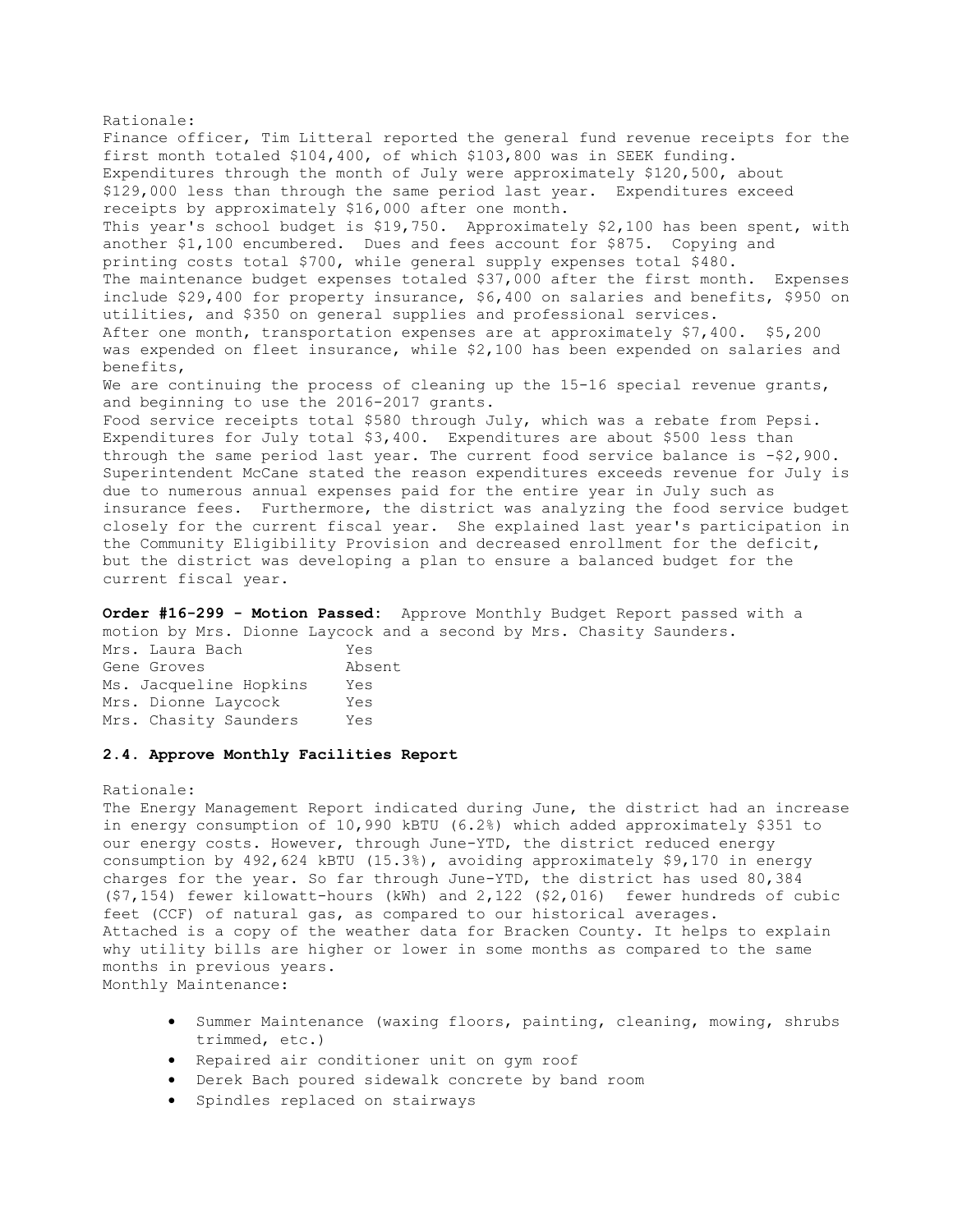- New toilet paper and paper towel dispensers installed
- New soap dispensers installed
- Replaced light bulbs throughout building
- Construction project is ongoing with new doors, repair to bell tower and gym roof

#### Construction Renovation Update:

Architect, Craig Aossey reported Trace Creek Construction has completed most of the interior door installation with the exception of two doors and five door glass windows to be installed by the end of the month. R.J. Construction has completed the masonry/tuck pointing and installed the new floor in the bell tower. They are in the process of completing the roof edging and flashing and securing the wire cage to prevent birds from entering the bell tower. According to Craig Aossey, the gutter on the north side of the gymnasium is still getting significant moisture and more repairs are needed by R.J. Construction. KU Special Energy Project Update:

Energy Manager, Terry Anderson reported the LED lighting order was placed last week by Central Supply. The materials should arrive in approximately two weeks and electric contractor, Cody Bess will begin the lighting installation in the evenings and weekends.

**Order #16-300 - Motion Passed:** Approve Monthly Facilities Report passed with a motion by Ms. Jacqueline Hopkins and a second by Mrs. Dionne Laycock. Mrs. Laura Bach Yes

Gene Groves Absent Ms. Jacqueline Hopkins Yes Mrs. Dionne Laycock Yes Mrs. Chasity Saunders Yes

# **2.5. Approve Revised BG-1 and Increase General Fund Contingency to Accommodate Change Order.**

Rationale: Approve to revised BG-1 to provide funding from general fund to raise contingency to accommodate change orders for masonry/tuck pointing and floor replacement in the bell tower by R.J. Construction, Inc.

**Order #16-301 - Motion Passed:** Approve Revised BG-1 passed with a motion by Mrs. Dionne Laycock and a second by Mrs. Chasity Saunders.

Mrs. Laura Bach Yes Gene Groves Absent Ms. Jacqueline Hopkins Yes Mrs. Dionne Laycock Yes Mrs. Chasity Saunders Yes

### **2.6. District Technology Report**

#### Rationale:

A district technology update and data security and data breach awareness report was presented by District Technology Coordinator, Tim Litteral. He stated prior to August 31st, districts' must report to their local board what they are doing concerning data security and breach prevention.

**Order #16-302 - Motion Passed:** Approve Data Security and Data Breach Awareness Report passed with a motion by Mrs. Chasity Saunders and a second by Mrs. Dionne Laycock.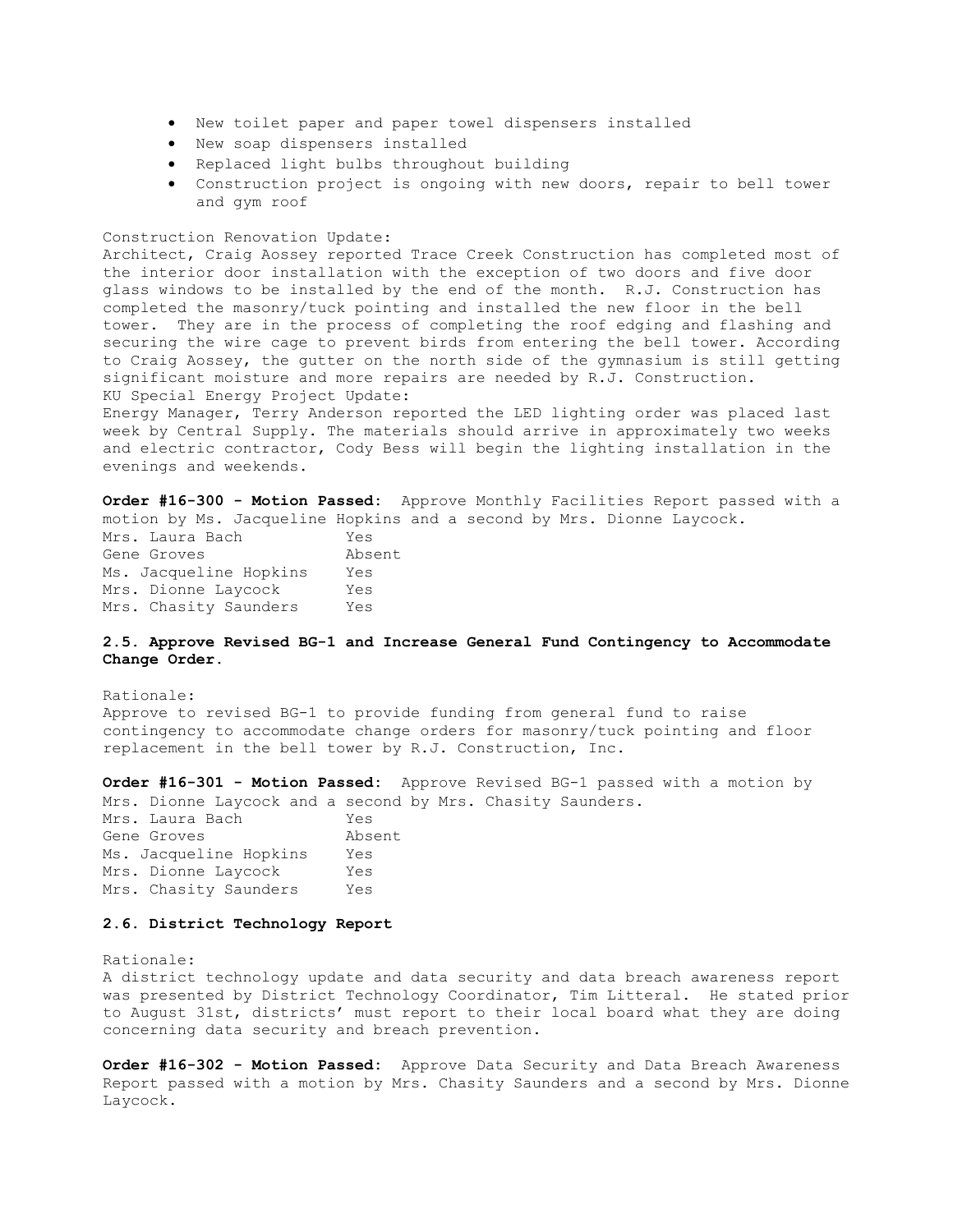Mrs. Laura Bach Yes Gene Groves Absent Ms. Jacqueline Hopkins Yes Mrs. Dionne Laycock Yes Mrs. Chasity Saunders Yes

#### **2.7. Approve Tax Rates for 2016-2017**

Rationale: Superintendent McCane stated due to decreased enrollment the past three years, cuts to budgets, increases to expenses, unexpected building maintenance, she recommended the board opt to take the 4% tax increase. By doing so, the current tax rate will increase to 67.9 producing approximately \$11,000 more in real estate taxes and \$2,800 in personal property taxes. The board is required to hold a public hearing and advertise the hearing for at least two consecutive weeks in the newspaper. However, the 4% tax increase is not subject to recall. Real Estate: 67.9% Personal Property: 67.9% Motor Vehicle/Watercraft: 57.6% Utility: 3%

**Order #16-303 - Motion Passed:** Approve Tax Rates passed with a motion by Mrs. Chasity Saunders and a second by Mrs. Laura Bach. Mrs. Laura Bach Yes Gene Groves Absent Ms. Jacqueline Hopkins Yes Mrs. Dionne Laycock Yes Mrs. Chasity Saunders Yes

# **2.8. Approve Second Reading of Board Policies 2016**

**Order #16-304 - Motion Passed:** Approve Second Reading of Board Policies 2016 passed with a motion by Ms. Jacqueline Hopkins and a second by Mrs. Chasity Saunders.

| Mrs. Laura Bach        | Yes    |
|------------------------|--------|
| Gene Groves            | Absent |
| Ms. Jacqueline Hopkins | Yes    |
| Mrs. Dionne Laycock    | Yes    |
| Mrs. Chasity Saunders  | Yes    |

# **3. Communications 3.1. Superintendent's Report**

### Rationale:

Superintendent McCane reported progress was being made with the Augusta Independent Educational Foundation, Inc. to raise funds for priority needs established by the district. She stated the district is considering applying for a Mathematics Achievement Fund Grant, if it's determined to benefit the students and district. She stated a decision would be made after attendance to a technical assistance training to learn more about the grant criteria. Superintendent McCane presented the board with her Professional Growth Plan and Goals for the 2016-2017 school year. Her goals focus on reducing novices, increasing attendance, seeking grants and maintaining a balanced budget. Superintendent McCane presented options for board members to obtain their required annual training hours. She recommended attendance to the KSBA Fall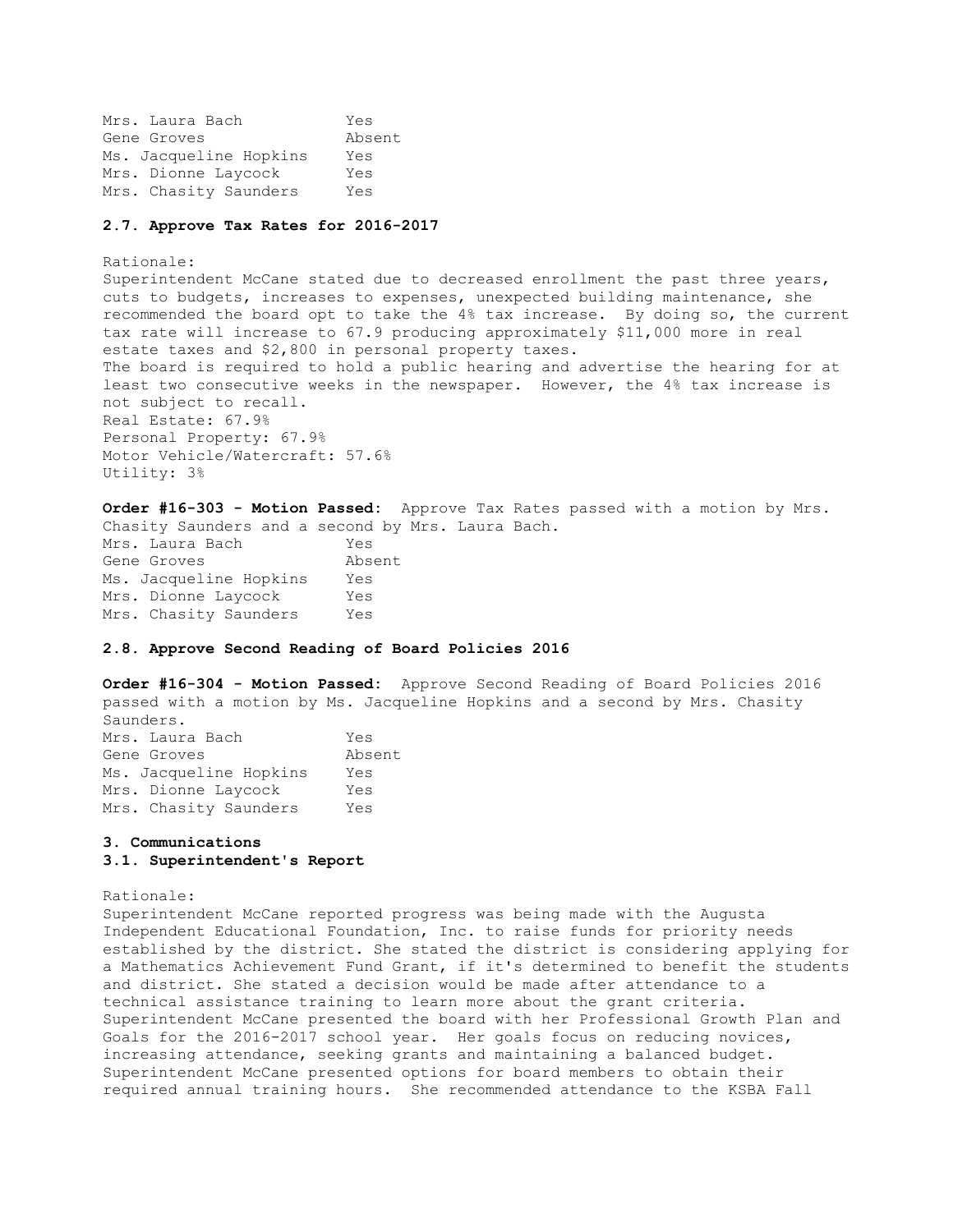Regional Meeting on September 29th, Winter Symposium on December 2nd and 3rd and KSBA In-District work sessions. She reported the current enrollment had increased by approximately ten students and K-12th was 268 and PS-12th was 288. Class Enrollments: PS: 20, K: 12, 1st: 22, 2nd: 26, 3rd: 21, 4th: 26, 5th: 18, 6: 27, 7th: 19, 8th: 13, 9th: 23, 10th: 18, 11th: 19, 12th: 21

#### **3.2. Citizens**

# **3.3. Board Members**

### **4. Business and Consent**

**Order #16-305 - Motion Passed:** Approval of the Business and Consent items as presented passed with a motion by Ms. Jacqueline Hopkins and a second by Mrs. Dionne Laycock. Mrs. Laura Bach Yes Gene Groves Absent Ms. Jacqueline Hopkins Yes Mrs. Dionne Laycock Yes

# **4.1. Approve Previous Meeting Minutes 4.2. Approve Surplus Computers**

Rationale: Computer Surplus: 10543 10123 10562 10453 **4.3. Approve Bills 4.4. Approve Treasurer's Report** 

Mrs. Chasity Saunders Yes

### **5. Personnel**

Rationale:

Certified Substitute Hires Amy Brown, Becky Clark, Perry Day, Levi Gallagher, Marie Kelsch, Warren Lukens, Rebecca Machen, Carol Norris, Jane Walton, Robert Barns, Ellen Perfect, Michael Appleman II

Certified Resignation Ann Dickerson-High School Science

#### **6. Adjournment**

Rationale:

 August 16th: Fall Picture Day September 3rd: Annual Alumni Dinner September 8th: Board Meeting 6 p.m. September 11th: Athletic Dept. Golf Scramble